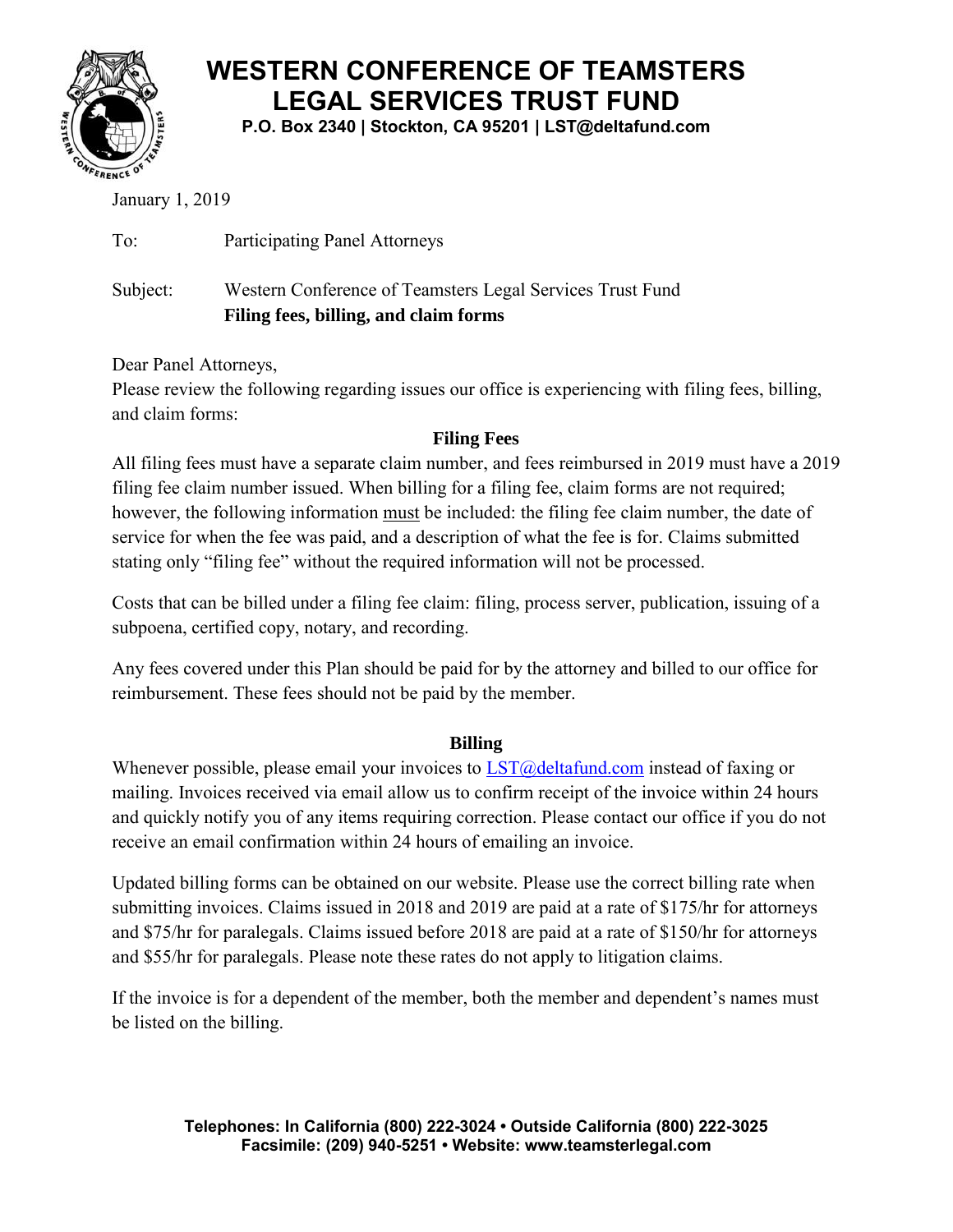

## **WESTERN CONFERENCE OF TEAMSTERS LEGAL SERVICES TRUST FUND**

**P.O. Box 2340 | Stockton, CA 95201 | LST@deltafund.com**

Invoices submitted between the 1st and close of business on the 14<sup>th</sup> will have payment issued on the 20th. Invoices submitted between the 15th and close of business on the last day of the month will have payment issued on the 5th of the following month.

Please note that if the 14th of the month or the last day of the month falls on a weekend, the cutoff for invoices is the Friday before that weekend at 5pm PST.

#### **Claim Forms**

Claim forms must have an actual signature; electronic signatures will not be accepted. If a member's spouse is the client, the signature on the claim form must be the spouse's, not the member's. All sections of the claim form must be completed.

All of the required forms can be found on our website: <https://teamsterlegal.com/for-attorneys/attorney-resources/forms/>

If you have any questions, please contact me or one of our Trust Specialists using the Fund's Toll Free number: In California (800) 222-3024 • Outside California (800) 222-3025. You can also reach us via Facsimile at (209) 940-5251 or email at  $LST@deltafund.com$ .

Sincerely,

Sarah Bagley Account Manager Delta Fund Administrators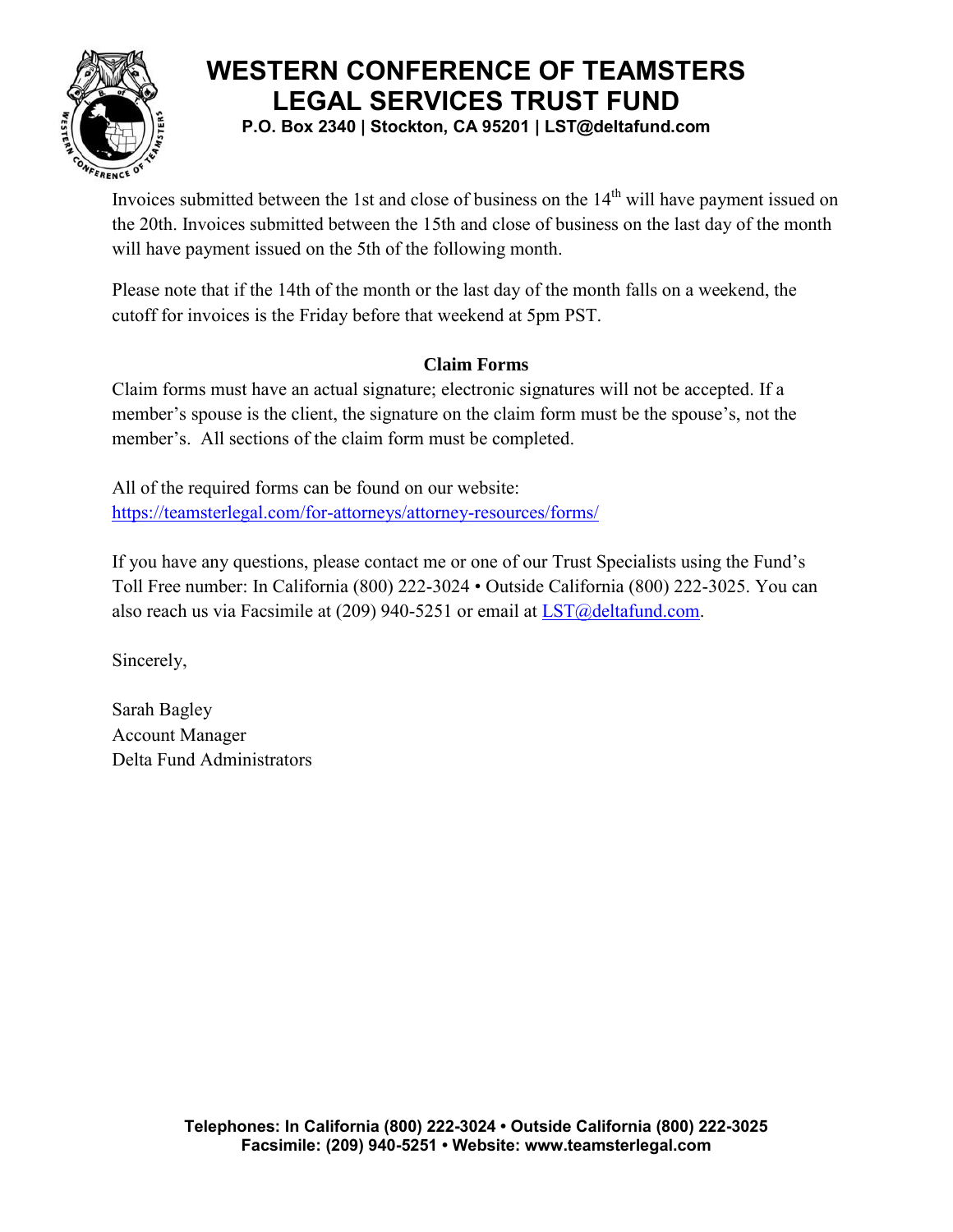

# **WESTERN CONFERENCE OF TEAMSTERS LEGAL SERVICES TRUST FUND**

**P.O. Box 2340 | Stockton, CA 95201 | (209) 940-5250**

To: Participating Panel Attorneys

### Subject: Western Conference of Teamsters Legal Services Trust Fund **Adversary Proceeding**

The Board of Trustees of the Western Conference of Teamsters Legal Services Trust Fund has decided to implement an adjustment to the Adversary Proceeding benefit. This adjustment will take effect on January 1, 2019. The enclosed Transaction Code Descriptions document has been modified to clarify that the Adversary Proceeding benefit (370) is available only when a bankruptcy claim has been opened, and only when an Adversary Proceeding has been formally initiated by a creditor in bankruptcy.

The Transactions Code/Fee Schedule has been modified to reflect that the benefit amount for an Adversary Proceeding is \$2,625. Attached you will find an updated copy of the fee schedule and the updated description for the transaction code. If you would like a copy of the entire document please visit our website:<https://teamsterlegal.com/for-attorneys/attorney-resources/forms/>

If you have any questions, please call one of our Trust Specialists using the Fund's 800 number (In California (800) 222-3024 • Outside California (800) 222-3025). You can also reach us via facsimile at (209) 940-5251 or email at  $LST@deltafund.com$ .

Sincerely,

Delta Fund Administrators LLC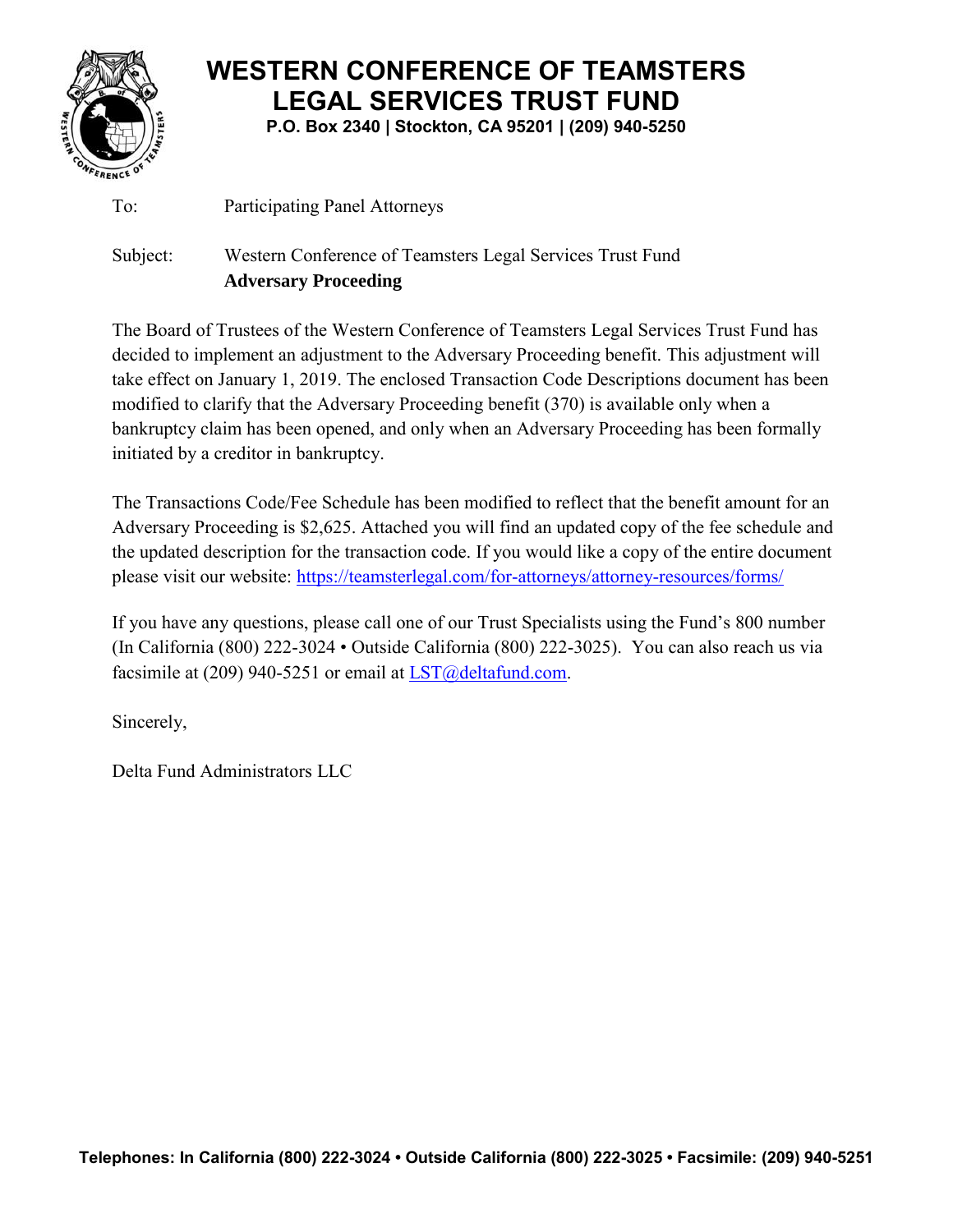| 1<br>Administrative                  |         |                                       |             |
|--------------------------------------|---------|---------------------------------------|-------------|
| <b>110 SOCIAL SECURITY</b>           | \$480   | <b>450 SEPARATION</b>                 | \$8,250     |
| <b>120 INTERNAL REVENUE</b>          | \$960   | <b>451 SEPARATION LITIGATION</b>      | \$3,300     |
| <b>130 STATE TAX DEPT</b>            | \$480   | <b>455 ANNULMENT</b>                  | \$8,250     |
| 131 MEDICAL LICENSE SUSP. LIT.       | \$1,200 | 460 SUPPORT(IE CHILD SUPPORT)         | \$3,140     |
| <b>140 MOTOR VEHICLE DEPT</b>        | \$480   | 461 SUPPORT LITIGATION*               | \$1,250     |
| <b>150 CRIME VICTIM COMP</b>         | \$480   | 465 CUSTODY                           | \$3,140     |
| <b>160 OTHER PROCEEDING</b>          | \$480   | 466 CUSTODY LITIGATION*               | \$1,250     |
| <b>170 IMMIGRATION</b>               | \$2,500 | <b>470 VISITATION</b>                 | \$3,140     |
|                                      |         | <b>475 TWO FAMILY MATTERS</b>         | \$4,950     |
| <b>Real Estate</b><br>$\overline{2}$ |         | 476 TWO FAMILY LITIGATION*            | \$1,985     |
| 210 PURCHASE OF PERSONAL RESD        | \$1035  | <b>480 THREE FAMILY MATTERS</b>       | \$5,100     |
| 220 SALE OF PERSONAL RESD            | \$1035  | 481 THREE FAMILY LITIGATION*          | \$2,040     |
| <b>230 MORTGAGE REFINANCE</b>        | \$380   | <b>485 PATERNITY</b>                  | \$3,140     |
| <b>240 BUILDING CONTRACTS</b>        | \$640   | <b>486 PATERNITY LITIGATION</b>       | \$1,985     |
| <b>250 DEED TRANSFER</b>             | \$320   | <b>490 GUARDIANSHIP</b>               | \$3,140     |
| <b>260 QUIET TITLE</b>               | \$1,585 | 491 GUARDIANSHIP LITIGATION           | \$1,985     |
| 270 PROCEEDINGS AGAINST LANDL        | \$1,005 | <b>495 ADOPTIONS</b>                  | \$3,140     |
| <b>280 EVICTION PROCEEDINGS</b>      | \$2,160 | 496 ADOPTION LITIGATION*              | \$1,985     |
| <b>290 TENANT LEASE</b>              | \$720   | <b>498 JUVENILE DELINQUENCY PETIT</b> | \$4,125     |
| <b>Financial</b><br>3                |         | 5<br><b>Costs</b>                     |             |
| 310 CHAPTER 7 - MEMBER               | \$2,220 | 510 FILER/SERVER FEES                 | \$1,000     |
| 320 CHAPTER 7 - SPOUSE/PARTNER       | \$2,220 | 515 INVEST./GAL COSTS                 | \$1,800     |
| 330 CHAPTER 13 - MEMBER              | \$4,440 | 520 MEDIATION COSTS                   | \$480/\$960 |
| 331 MODIFICATION OF CHAP. 13         | \$900   | 530 GENERAL COUNSELING                | \$900       |
| 340 CHAPTER 13 - SPOUSE/PARTNER      | \$4,440 | 540 TRAVEL EXPENSES                   | \$340       |
| 350 OUT OF COURT ARRANGEMENTS        | \$795   |                                       |             |
| <b>360 EXAMINATION OF DEBTOR</b>     | \$640   | 6<br><b>Traffic/Criminal</b>          |             |
| 370 DEFENSE/ADVERSARY PROCEED        | \$2,625 | <b>610 MOVING VIOLATION</b>           | \$900       |
|                                      |         | <b>620 EQUIPMENT VIOLATION</b>        | \$720       |
| <b>Domestic</b><br>4                 |         | 630 TRAFFIC MISDEMEANOR               | \$3,960     |
| 405 WILL (POWER OF ATTORNEY)         | \$920   | 640 Y. TRAFFIC MISDEMEANOR            | \$3,960     |
| <b>410 LIVING TRUST</b>              | \$1,980 | 650 TRAFFIC LITIGATION*               | \$1,585     |
| <b>415 PROBATE</b>                   | \$3,550 |                                       |             |
| <b>420 ADMINISTRATION OF ESTATES</b> | \$3,550 | 8<br><b>Civil</b>                     |             |
| <b>425 PRE-NUPTIAL AGREEMENT</b>     | \$2,500 | <b>805 PERSONAL INJURY</b>            | \$2,000     |
| 430 RESPOND TO/DEF MOD OF DIS        | \$1,680 | 810 DEFENSE OF PERS. INJURY           | \$5,545     |
| <b>435 MODIFICATION OF DISSOLUT</b>  | \$1,680 | 820 CONSUMER TRANSACTION              | \$5,545     |
| <b>440 SEPARATION AGREEMENT</b>      | \$550   | 821 CONSUMER TRANS LITI*              | \$2,400     |
| 444 DRAFTING OF QDRO                 | \$875   | 822 DEBT COLLECTION DEFENSE           | \$2,400     |
| 445 DIVORCE (INC QDRO)               | \$8,250 | 823 DEBT COLL DEFENSE LIT*            | \$2,400     |
| 446 DIVORCE LITIGATION*              | \$3,300 | 830 MORTGAGE FORECLOSURE              | \$6,655     |
| <b>447 CONTEMPT PROCEEDINGS</b>      | \$1,250 | 840 PROOF OF CLAIM                    | \$320       |
|                                      |         |                                       |             |